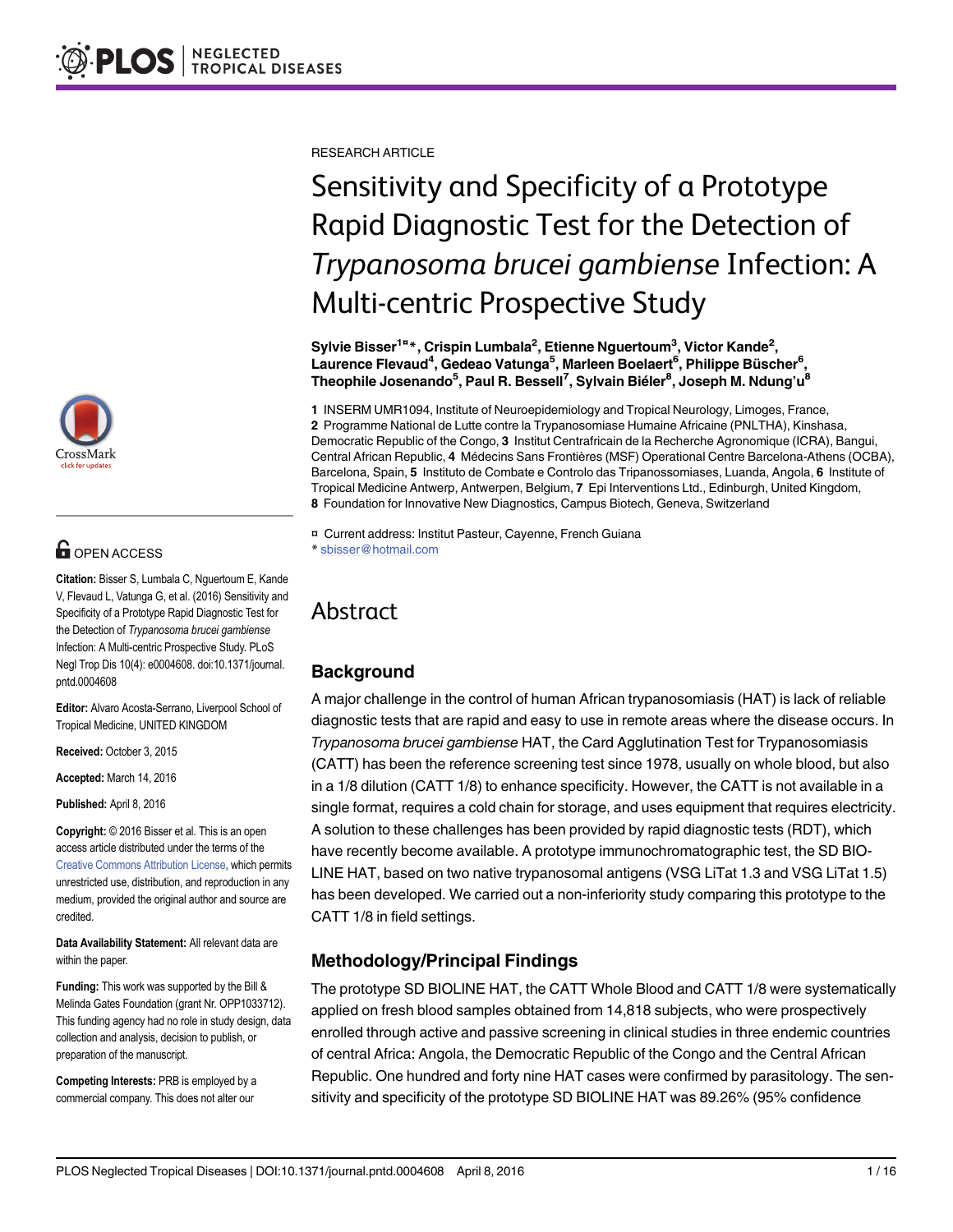<span id="page-1-0"></span>adherence to all PLOS NTDs policies on sharing data and materials.

interval (CI) = 83.27–93.28) and 94.58% (95% CI = 94.20–94.94) respectively. The sensitivity and specificity of the CATT on whole blood were 93.96% (95% CI = 88.92–96.79) and 95.91% (95% CI = 95.58–96.22), and of the CATT 1/8 were 89.26% (95% CI = 83.27– 93.28) and 98.88% (95% CI = 98.70–99.04) respectively.

#### Conclusion/Significance

After further optimization, the prototype SD BIOLINE HAT could become an alternative to current screening methods in primary healthcare settings in remote, resource-limited regions where HAT typically occurs.

#### Author Summary

Early diagnosis and treatment of human African trypanosomiasis is essential for safe and effective treatment. The tests used to screen suspected patients and populations at risk are difficult to implement in remote rural settings where the disease occurs. Availability of simple, easy to use, instrument-free rapid diagnostic tests would improve screening and coverage of the population at risk and contribute to elimination of the disease. It would enable technicians with limited training and clinicians in emergency or medical wards to make rapid differential diagnosis for neurological syndromes or malaria-like illnesses. Introduction of such tests in all healthcare facilities in endemic regions would enable early detection of cases, hence reducing the time lost by patients before they get adequate and safe treatment. Treatment delay occurs when such patients attend non-specialized health centres that are unable to perform diagnosis of the disease. We evaluated a prototype rapid diagnostic test for HAT, the SD BIOLINE HAT in Angola, the Democratic Republic of the Congo and the Central African Republic. We show here that the test is as sensitive as the CATT in a 1/8 dilution and less sensitive than CATT on whole blood, although this latter difference was not statistically significant. The prototype RDT is a promising alternative for serodiagnosis of HAT.

#### Introduction

Human African trypanosomiasis (HAT) or sleeping sickness is a neglected tropical disease that is endemic in remote, resource-limited regions of sub-Saharan African countries [\[1\]](#page-13-0). The disease is transmitted by infected Glossina species (tsetse fly) and presents in two different forms caused by two different trypanosome subspecies, Trypanosoma brucei (T. b.) gambiense and T. b. rhodesiense respectively. The two disease forms differ in their geographic location, transmission pattern, clinical manifestation and response to treatment  $[2, 3]$  $[2, 3]$  $[2, 3]$  $[2, 3]$ . More than 95% of reported cases of HAT are caused by T. b. gambiense which is the focus of this study. Both forms of HAT evolve in two disease phases: an early or haemo-lymphatic phase or stage one, and a late meningo-encephalitic phase or stage two. During stage one, clinical signs are nonspecific and can easily be confounded with a malaria-like illness, whereas neurological signs (sleep disorders, abnormal movements, gait disturbances and/or psychiatric disturbances) insidiously develop and characterize the stage two disease  $[4]$  $[4]$ . Control of T, b. gambiense HAT is dependent on diagnosis and treatment of infected individuals. Due to the chronic nature of the disease and a lack of specific symptoms during stage one, identification of cases relies on passive and active screening of patients and populations in endemic areas. Suspects identified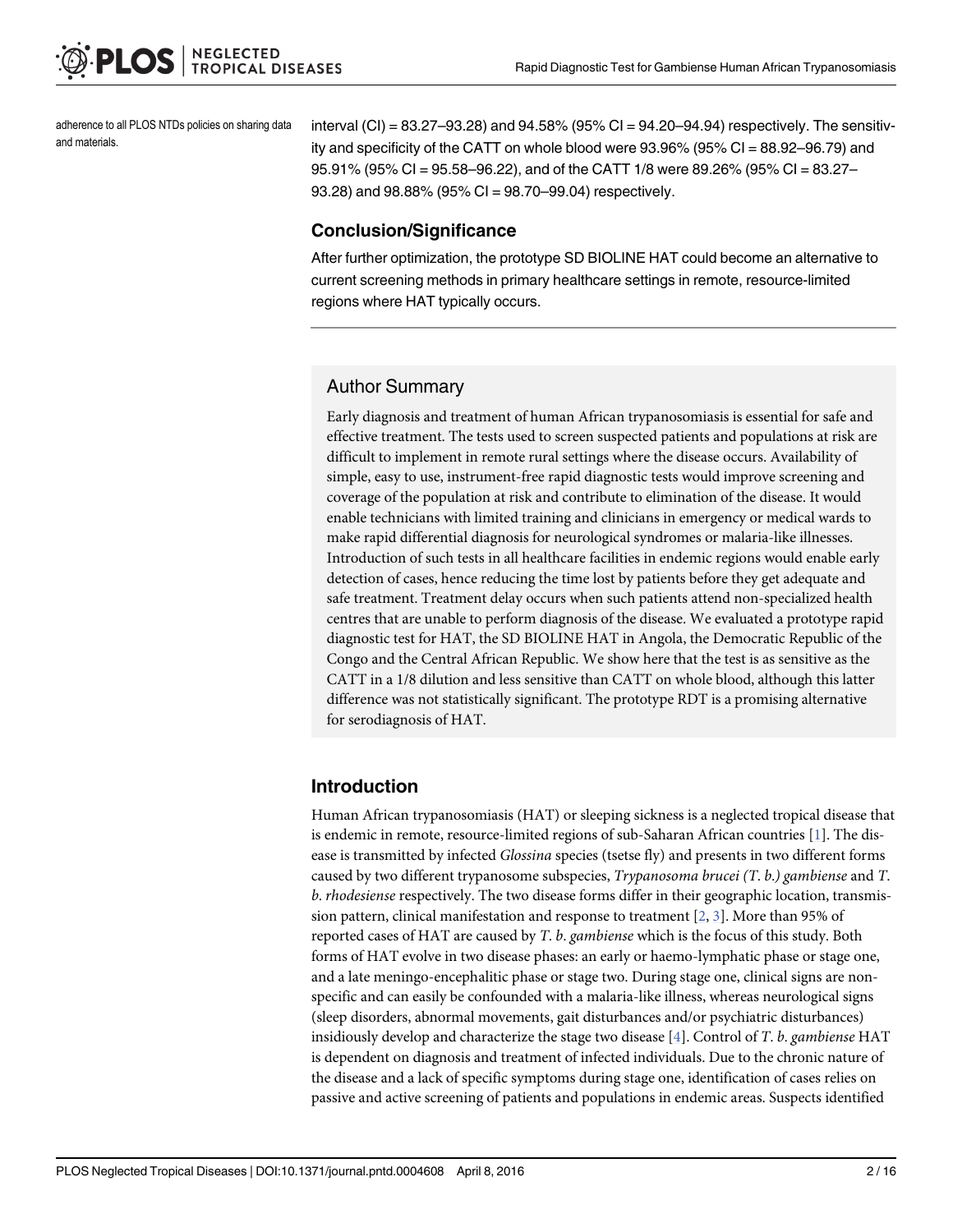<span id="page-2-0"></span>using a screening test have to be confirmed as cases by demonstration of parasites in either blood, lymph node aspirates or the cerebrospinal fluid (CSF) by microscopy [\[4](#page-13-0)].

Thanks to international and national efforts, the number of cases of HAT reported to the World Health Organization (WHO) have been declining, from 37,991 in 1998 to 3,796 in 2014 [\[5](#page-13-0)[,6,7](#page-14-0)]. Although the drop in cases is encouraging, there is concern that interest and funding of activities related to surveillance and control of the disease could go down, increasing the risk of resurgence [\[8](#page-14-0)]. In this context, and considering WHO's goal of eliminating HAT by 2020 that was endorsed by the London Declaration of 2012 [[9](#page-14-0)], it is of particular importance to implement novel control strategies. Elimination of the disease and sustaining elimination will require improved surveillance and coverage of the population at risk, using tools that have a higher accuracy, and easier to deploy in the settings where the disease occurs. This can be hampered by challenges in diagnosis of the disease, as current screening algorithms are neither sensitive enough, nor easy to use in peripheral health centres where patients first seek care, or in general hospital wards. Indeed, infected people can spend a long time seeking appropriate care without a correct diagnosis being made, ending up in stage two  $[10]$ . Management of the disease when it has advanced into the second stage is complicated, expensive (due to the requirement for inpatient treatment), and associated with risks of sequelae and relapses. There is therefore a great need for accurate, easy to use and affordable diagnostic tests for HAT that can be used to screen individuals presenting with symptoms with a differential diagnosis that includes HAT [[11](#page-14-0)]. Such tests would enable integration of HAT diagnosis in the general primary health care system, thus improving coverage of the population at risk.

Alere/Standard Diagnostics, Inc., South Korea, in collaboration with among others the Foundation for Innovative New Diagnostics (FIND), Switzerland and the Institute of Tropical Medicine (ITM) in Belgium, has developed a number of prototype rapid diagnostic tests (RDTs) for HAT using different trypanosome antigen combinations. Comparison of the prototype RDTs with the reference antibody detection screening test in current use, the card agglutination test for trypanosomiasis  $(CATT/T.b.$ *gambiense*) [[12](#page-14-0)] using stored plasma samples showed that the SD BIOLINE HAT performed as well as CATT ([S1 File](#page-13-0)). A limitation of that comparison however, was that the plasma samples had been pre-selected using CATT, as it was the only screening test for HAT that was in use at the time. The aim of this study was to evaluate the diagnostic accuracy of the prototype SD BIOLINE HAT using fresh blood samples under field conditions in a cross-sectional study; to compare its performance with that of CATT, on subjects who are not pre-selected using another serological method. CATT on 1/8 diluted plasma, which is more specific than CATT on whole blood and may be more suited for the target diagnostic settings, was considered for the main comparison. The study was carried out in three countries, in order to assess whether regional differences associated with parasite strains, level of endemicity or population genetic polymorphisms would interfere with test results. Angola, the Democratic Republic of the Congo (DRC) and the Central African Republic (CAR) were selected as countries with low (0.1–0.5%), intermediate (0.5–1.5%) and high (1.5–3.0%) prevalence, respectively. Subjects were enrolled through passive screening in fixed healthcare facilities and through active screening by mobile teams.

### Methods

#### Participants

The settings, prevalence, names and locations of the study sites are summarized in [Table 1.](#page-3-0) Study participants were enrolled in HAT endemic regions during both active and passive screening activities by teams of the national sleeping sickness control programs in Angola, the DRC and CAR. Cases of HAT were defined as subjects in whom trypanosomes were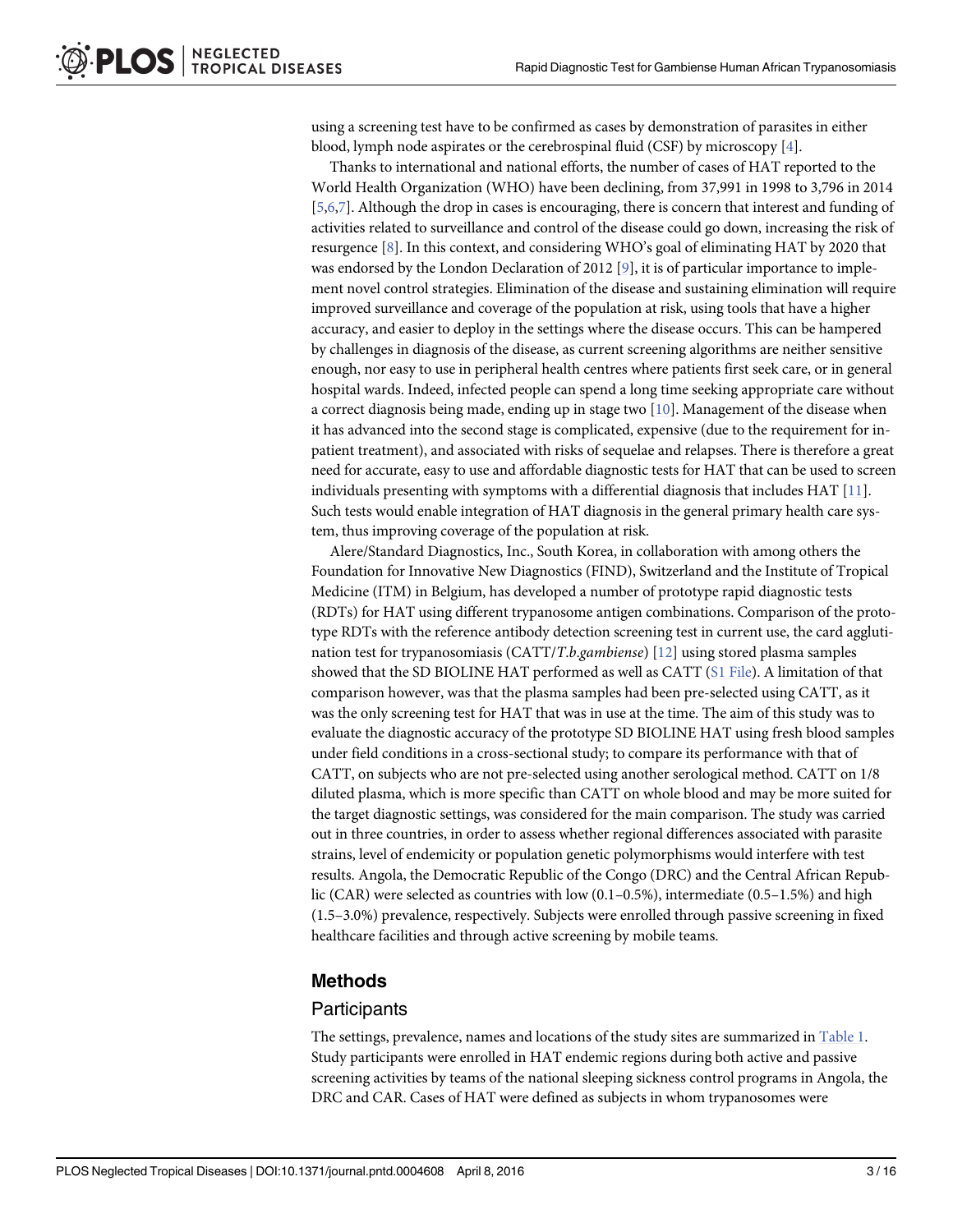| Country    | County/prefecture/province | <b>HAT prevalence</b> | <b>Commune/health district</b> | <b>Fixed centre</b> | Mobile team |
|------------|----------------------------|-----------------------|--------------------------------|---------------------|-------------|
| Angola     | Bengo, Uuige               | 0.3%                  | Caxito                         | Caxito, Uige        | Mumbondo    |
|            | Kwanza Norte               |                       | Mumbondo                       | Ndalatando          |             |
| <b>CAR</b> | Batangafo                  | 2.13%                 | Hama, Bakassi                  |                     | Batangafo   |
|            |                            |                       | <b>Ouassi</b>                  |                     |             |
| <b>DRC</b> | East Kasaï                 | $1.2\%$               | Bibanga, Tshilenge             | Tshibila            | Tshilenge   |
|            |                            |                       |                                |                     |             |

<span id="page-3-0"></span>[Table 1.](#page-2-0) Sites in Angola, CAR and the DRC where participants were enrolled by both passive and active screening. Prevalence was calculated on the basis of combined active and passive screening results from this study.

CAR = Central African Republic; DRC = Democratic Republic of the Congo.

doi:10.1371/journal.pntd.0004608.t001

demonstrated by microscopy in either blood, lymph node aspirate or CSF. Cases were classified as stage one when no trypanosomes were observed in CSF and when the CSF white cell count was lower than or equal to 5 cells/μL, while those with trypanosomes in CSF and/or a CSF cell count above 5 cells/μL were classified as stage two. Controls were subjects living in the same areas as cases, with no previous history of HAT treatment and who were either seronegative (negative with all serological tests), or who were seropositive (positive with one or more serological tests) but with no detectable parasites in body fluids.

#### Test procedures

The prototype SD BIOLINE HAT is an immunochromatographic test for qualitative detection of antibodies of all isotypes (IgG, IgA and IgM). The test has a nitrocellulose membrane strip with two regions (T1 and T2) that are pre-coated with two native variant surface glycoprotein (VSG) antigens from T.b. gambiense (VSG LiTat1.3 and VSG LiTat 1.5 respectively). It also has a procedural control line (C) ( $Fig 1$ ). The test is stable for at least 24 months at 40°C, or at least 5 weeks at 55°C. To perform the test, 20 μl of whole blood is taken from a finger prick and transferred into a sample well using a plastic pipette, and 4 drops (approximately 120 μl) of chase buffer are added. The sample flows along the membrane by capillarity, passing through the two test regions. Results are read after 15 to 20 minutes by comparing the intensity of the test lines against a colour chart provided by the manufacturer ( $Fig 1a$  and 1b). A result is considered positive when the control line C and either one or both test lines T1 and T2 are visible, negative when only the C line is observed and invalid if the C line is not observed. All participants found positive with the RDT or CATT test were tested for malaria using an SD BIOLINE malaria Ag P.f RDT. Those who were positive for malaria were examined, and if necessary, treated in line with national guidelines.

Both CATT and SD BIOLINE HAT were performed on finger-prick blood from each subject who presented to mobile teams and any subject who presented to a health centre with symptoms indicative of HAT. Any subject who was positive by the RDT and/or CATT or who showed symptoms highly suggestive of HAT (i.e. a combination of at least 2 neurological signs) was eligible for enrolment in the parasitological work-up. Written informed consent was sought from these subjects prior to enrolment. Any individual who declined to participate was followed up according to the standard procedures of the national control programme. Individuals who were negative in both CATT and RDT were considered as not infected and were not investigated further. A lymph node aspirate was collected from any subject who presented with swollen lymph nodes and examined for trypanosomes by microscopy. Ten ml venous blood with heparin as anticoagulant, were collected from each RDT and/or CATT positive subject, as well as those with palpable lymph nodes. Six hundred μl of blood was used to perform the capillary tube centrifugation (CTC) test (4 capillary tubes of 75 μl) and the miniature anion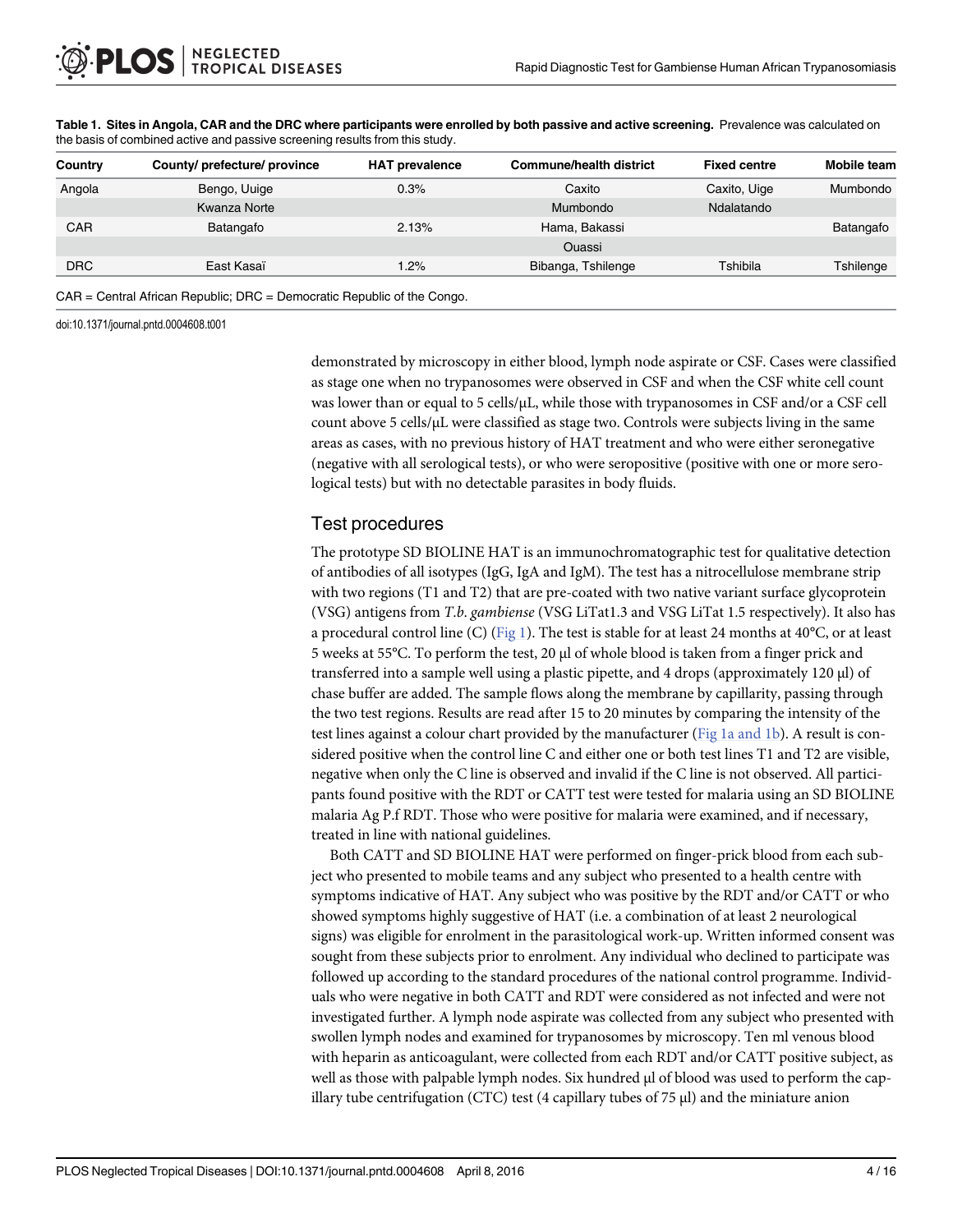

**NEGLECTED<br>TROPICAL DISEASES** 

<span id="page-4-0"></span>**PLOS** 

 $1<sub>b</sub>$ 

[Fig 1. E](#page-3-0)xample of an SD BIOLINE HAT positive test and the colour chart provided for interpretation of test intensity (the color chart is for research purposes only, the final test would be as positive or negative result only). 1a: from right to left: S: sample well, 1: band 1(LiTat 1.3), band 2 (LiTat 1.5). 1b: from top to bottom: possible results 4+, 3+, 2+, 1+, 0, and the range of color intensity corresponding to each result.

doi:10.1371/journal.pntd.0004608.g001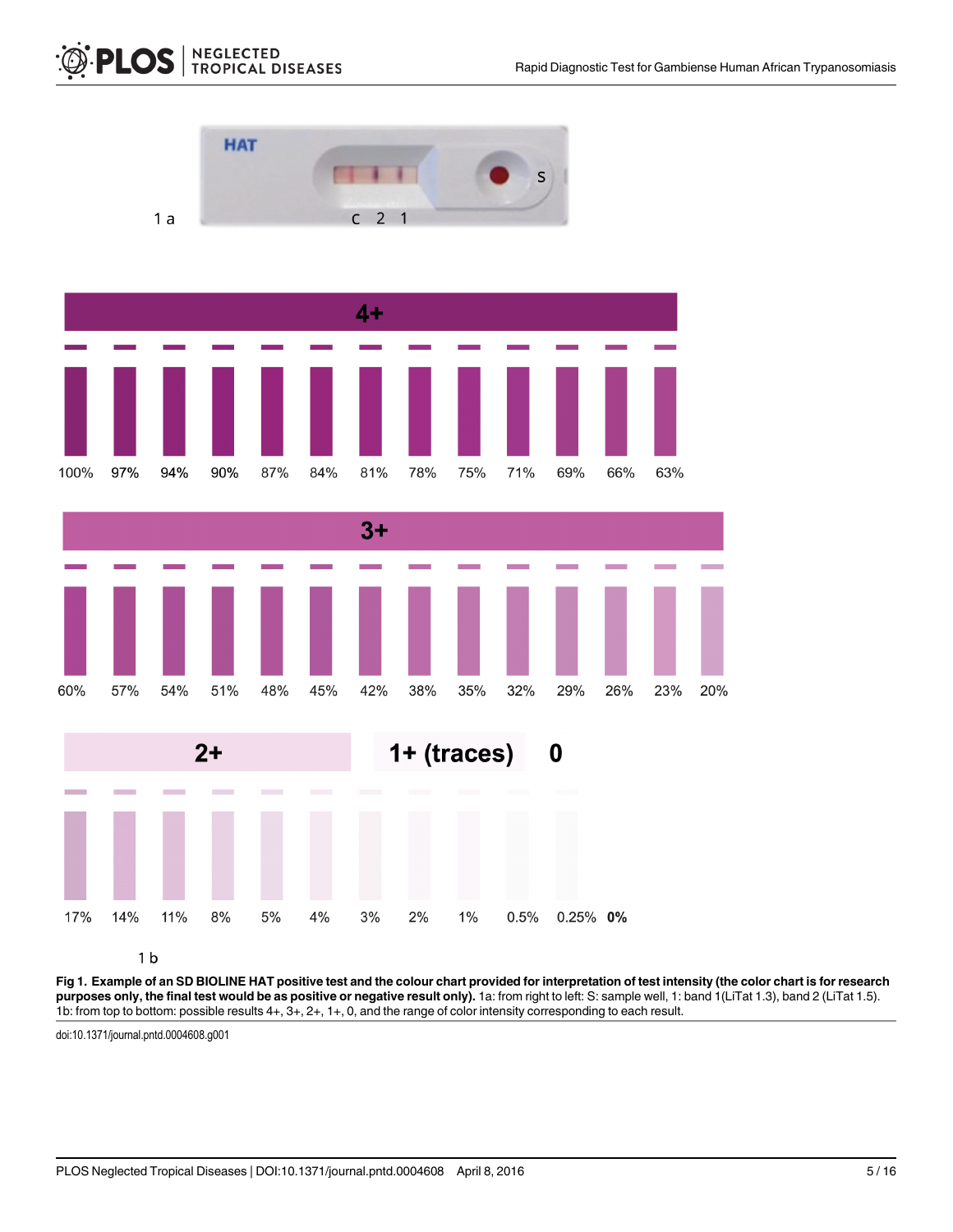<span id="page-5-0"></span>exchange centrifugation technique (mAECT) (300 μl) [\[13\]](#page-14-0), except in CAR where mAECT was not performed as it was not in routine use. For subjects who were positive by CATT on whole blood, 1 ml plasma was used to perform CATT dilutions  $[14]$  $[14]$  $[14]$ . Parasitologically confirmed cases and/or subjects found positive by CATT at a dilution of 1/16 who were negative by all other parasitological methods that were performed underwent a lumbar puncture in accordance with national guidelines for stage determination and/or parasitological confirmation in CSF when there were suggestive neurological signs. Parasitological examination of CSF was done using the modified single centrifugation technique [[13](#page-14-0)]. The technicians who performed the tests were part of the teams of the national sleeping sickness control programmes, with experience in performing routine parasitological tests for detection of trypanosomes. They were trained on how to perform, read and interpret results of the RDTs.

There were two levels of blinding. During the initial screening of participants using blood from a finger prick, one health worker was responsible for performing the CATT test, while another health worker tested them with the RDT. The two health workers operated independently (but used blood from the same finger prick), without exchanging results (first level of blinding). A supervisor was responsible for collecting results of the two tests and deciding whether or not to collect venous blood for the parasitological tests. Samples of venous blood were labelled with blinding codes by the supervisor (second level of blinding). The same codes were used to identify all other samples collected from the participants (e.g. the buffy coat, plasma, CSF and/or blood on filter paper) and constituted the anonymisation process kept all along the study.

All plasma, buffy coat and CSF samples that remained after the diagnostic procedures were aliquoted and stored in liquid nitrogen. Due to logistical constraints in CAR that limited access to liquid nitrogen for sample storage, blood was dried on Whatman filter paper, while plasma was stored at 4°C in the field for not more than 2 weeks before being transferred to Bangui, where it was stored at -20°C. The samples were later shipped to either Limoges University (France) or Makerere University (Uganda) for storage. Samples from a subset of subjects who were positive by any screening method but not by parasitology were later tested with two molecular methods, including the loop-mediated isothermal amplification (LAMP) developed by Eiken Chemical Co. [\[15\]](#page-14-0) and polymerase chain reaction (PCR) using primers specific for the *T*. brucei group  $[16]$  $[16]$  $[16]$ .

#### Sample size calculation

We aimed to enrol sufficient study participants to give a robust estimate of test performance parameters whilst ensuring that the target sample size would be logistically feasible for such a prospective study. In order to achieve this, we calculated a sample size to demonstrate noninferiority of the sensitivity and specificity of the RDT compared to the CATT 1/8 with a confidence interval (1-alpha) of 95% and a power (1-beta) of 80%, a non-inferiority margin of 5%, and using an expected sensitivity and specificity of 95% for both tests. The minimum number of study participants required to achieve this was 235 true HAT cases and 235 controls [[17\]](#page-14-0). Based on the expected prevalence of HAT in the study areas, the minimum number of subjects estimated to be enrolled in order to get at least 235 HAT cases were 6,320 in Angola and 4,200 in each of the DRC and CAR, for a total of 14,720 subjects.

#### Statistical analysis

Sensitivity and specificity were calculated for the prototype RDT, CATT on whole blood and CATT on 1/4 and 1/8 diluted plasma, by country, by disease stage and by screening method. In the field, CATT dilutions are sometimes performed on subjects who are negative by CATT on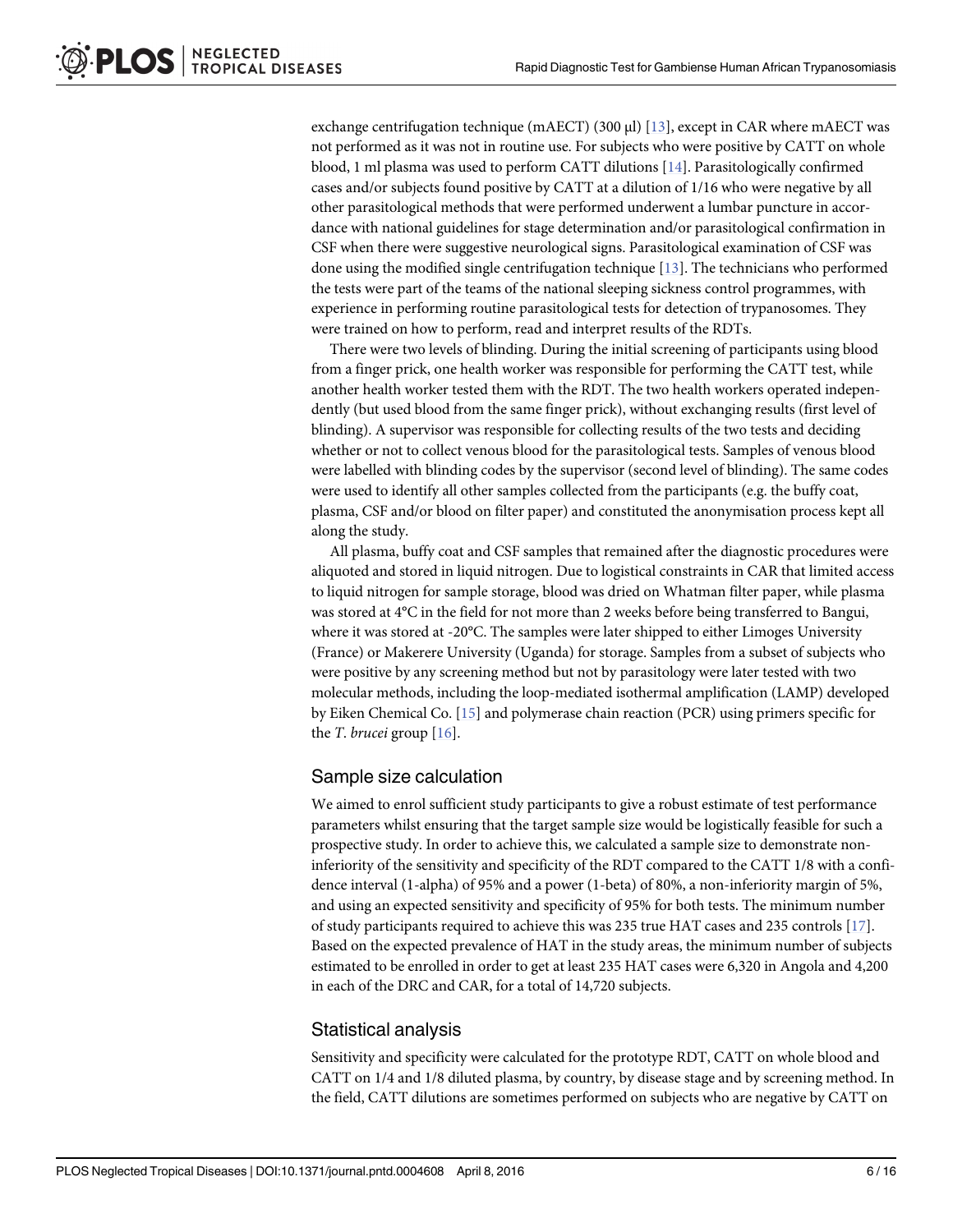<span id="page-6-0"></span>whole blood if the subject has symptoms indicative of HAT. However, since CATT dilutions are usually not performed on subjects who are negative by CATT on whole blood, we considered any subject who was negative by CATT on whole blood to also be negative by CATT on diluted plasma for purposes of the analysis.

The results of the serological tests CATT and RDT were each compared to a composite reference standard (CRS). This CRS classified participants based on demonstration of trypanosomes by any of the parasitological methods. A participant was classified as CRS positive, and hence considered as a HAT case, when parasites were demonstrated by any of the parasitological tests. A participant was classified as CRS negative if parasites were not identified in any body fluid, provided that at least CTC and mAECT had been performed (except in CAR where mAECT was not used).

The results on diagnostic accuracy of the tests are reported in a descriptive manner, without claiming non-inferiority for two reasons: the required sample size could not be reached as the prevalence of HAT was lower than expected and the actual sensitivity and specificity of the CATT 1/8 and the RDT were also lower than anticipated. Therefore, 95% confidence intervals (CI) were calculated around the sensitivity and specificity estimates using the Wilson method implemented in the Hmisc package for the R statistical environment [[18](#page-14-0), [19](#page-14-0)]. Statistical significance was analysed by checking for an overlap in confidence intervals and more formally using Pearson's Chi-squared test.

In an additional analysis, we compared the results of molecular analyses to those of parasitology to identify participants who were potentially parasitological false negatives.

#### Ethical approval

The study received ethical clearance from the different committees of the three participating countries respectively for DRC, CAR and Angola: "Ecole de santé publique de l'Université de Kinshasa"; "Comité scientifique de la faculté des sciences de la santé" and "direccao nacional da saude publica, Ministerio da saude". Participants provided written informed consent before being enrolled in the study. For children below 18 years, consent was provided by a parent or guardian. All individuals who presented at study sites during the period of enrollment and consented to being screened were eligible. All participants' samples were blinded and further analysed anonymously.

#### **Results**

#### Overview of participants and test results

Enrollment of participants was carried out from July to October 2011 in Angola, September 2012 to March 2013 in the DRC, and from April to June 2012 in CAR. The global and countryspecific overview of the results of the study is shown as a flow chart in [Fig 2.](#page-7-0) In total, 14,818 participants were screened using both serological tests (9.5% in passive screening), and out of these 149 HAT cases were confirmed by parasitology. Hence, the prevalence of HAT was found to be lower than originally estimated, and as such it was not possible to reach the target number of cases. Among the remaining 14,669 participants, 112 could not be included as controls because 98 had previous history of HAT, and 14 who were positive by serology were excluded during analysis because their parasitology results were incomplete (CTC had not been performed).

Among the 149 confirmed cases, 148 were positive by either CATT on whole blood and/or RDT, while one case was negative by both CATT whole blood and RDT, and was detected by CATT dilutions. CATT dilutions were performed on this case because of the presence of symptoms suggestive of HAT. Twenty one cases were identified in Angola (detection rate of 0.30%),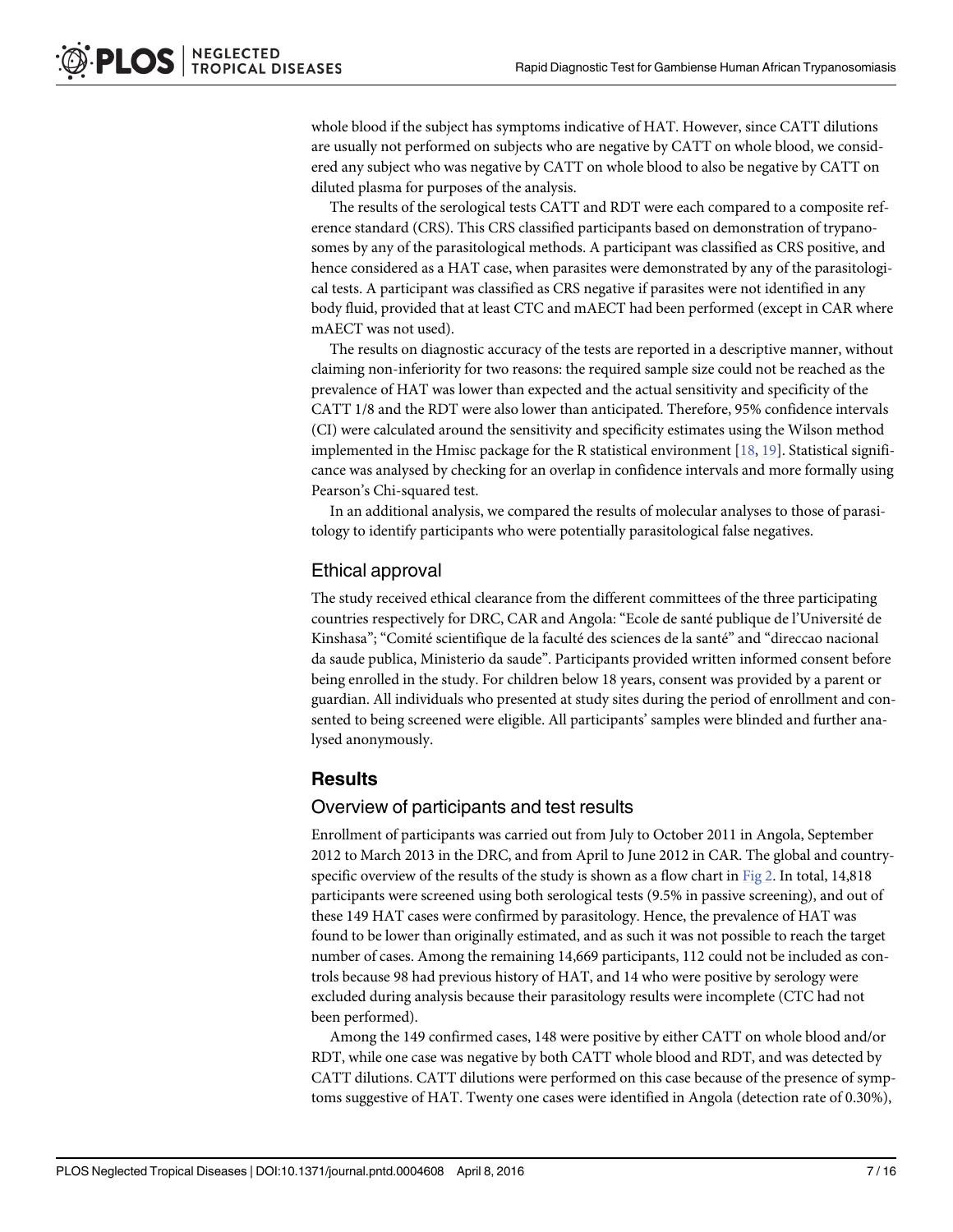<span id="page-7-0"></span>

[Fig 2. O](#page-6-0)verview of the results of the CATT and RDT tests in Angola, CAR and the DRC. RDT: SD BIOLINE HAT rapid diagnostic test. CATT: card agglutination test for trypanosomiasis. \* 1 case that was negative on CATT whole blood and the RDT was detected by CATT 1/8 dilution. \*\* a = Angola; b = Central African Republic; c = Democratic Republic of the Congo. / = and/or

doi:10.1371/journal.pntd.0004608.g002

77 in CAR (detection rate of 2.13%) and 51 in the DRC (detection rate of 1.20%). The median age of cases was 24 years (range 1–78) with a sex ratio of 0.84 (68 males/81 females). One hundred and nine cases (73.2%) were enrolled during active screening and 40 (26.8%) during passive screening. Forty six (31%) cases were in stage one disease and 103 (69%) were in stage two. Forty percent of cases identified by active screening were in stage one disease, compared to only 5% among cases identified by passive screening.

Among the 14,557 controls, 1,106 (7.6%) were positive with either one or both screening tests, and 13,437 were negative with both. Of these controls, 6,892 (47.4%) were enrolled in Angola (5,877 by active screening and 1,013 by passive screening), 3,514 (24.2%) in CAR (all by active screening) and 4,151 (28.5%) in the DRC (3,816 by active screening and 335 by passive screening). Among the 1,106 positive tests, 278 were positive with both serological tests, 317 were positive by CATT and negative by RDT and 511 were negative by CATT and positive by RDT. No invalid RDT result was reported from any country.

Eight hundred and twenty seven subjects (548 seropositive with at least one test and 279 positive by both tests) were tested using LAMP and PCR. Both molecular tests were negative in 664 (80.29%) samples, 65 (7.86%) were positive with LAMP only and 72 (8.71%) with PCR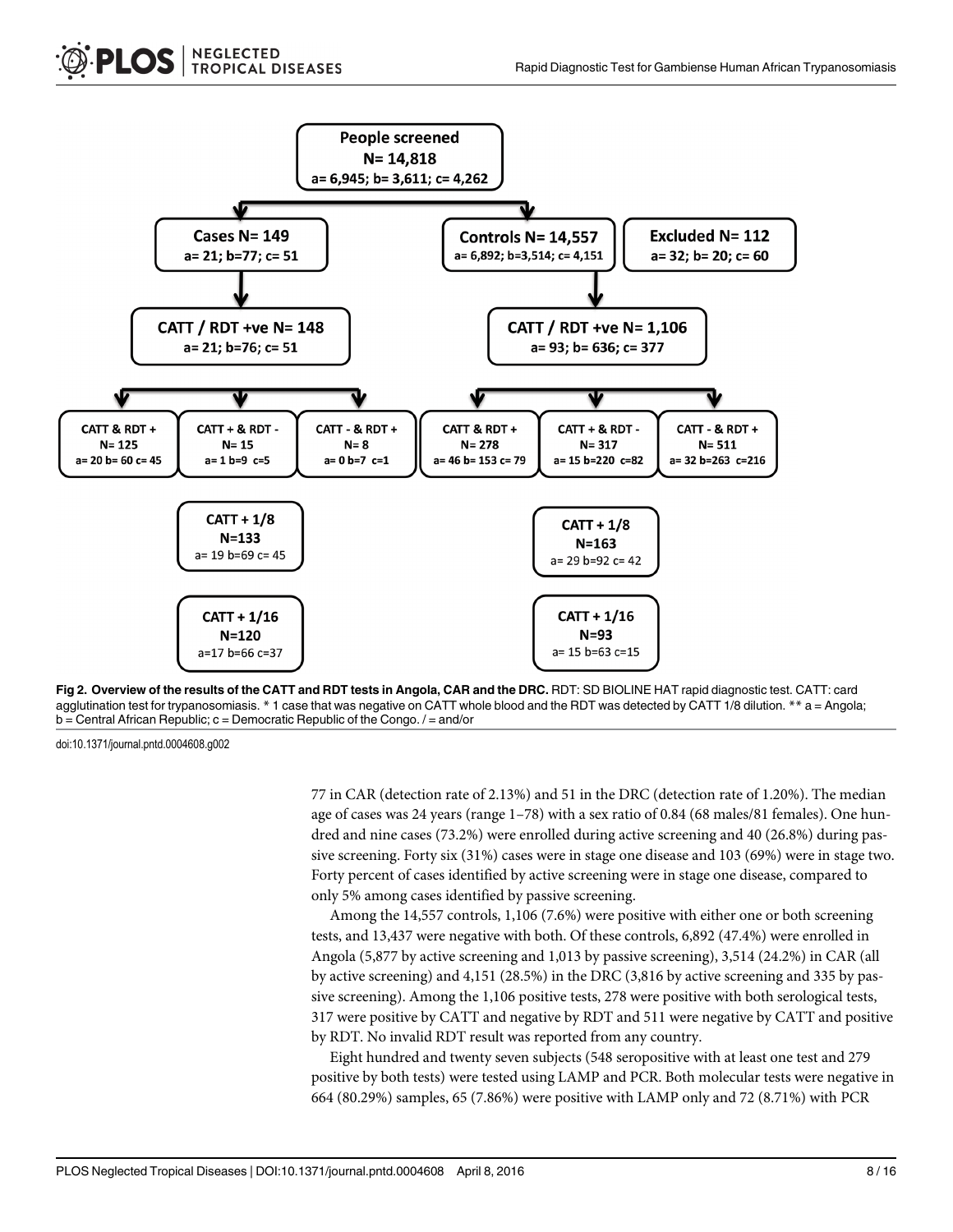<span id="page-8-0"></span>only. Both molecular tests were positive in 26 (3.14%) samples, 25 of which were from CAR where mAECT had not been used for parasitological confirmation of cases.

Results on sensitivity and specificity for each test and each CATT dilution by country, screening method and disease stage are shown in Tables  $2, 3$  $2, 3$  $2, 3$  and  $4$  respectively. The overall sensitivity of the RDT and CATT at 1/8 dilution was identical, at 89.26% (95% CI = 83.27– 93.28), while that for CATT on whole blood was higher, at 93.96% (95% CI = 88.92–96.79%). Sensitivity of CATT on whole blood was highest in Angola and lowest in CAR. However, in CAR CATT retained its sensitivity when serial dilutions were considered, whilst in Angola and DRC the sensitivity declined, such that a dilution of 1/16 had the highest sensitivity in CAR [\(Table 2\)](#page-9-0). The sensitivity of the RDT was highest in Angola and lowest in CAR. It is noticeable that the sensitivity of band 1 on the RDT, which has the same antigen as the one in the CATT test, was very similar in the three countries (85.71; 85.71 and 86.27% respectively for Angola, CAR and DRC), whilst the sensitivity of band 2 varied from 95.24% in Angola (95%  $CI = 77.33 - 99.76$  to 83.12% (95%  $CI = 73.23 - 89.86$ ) in CAR.

The overall specificity was  $94.58\%$  ( $95\%$  CI =  $94.20-94.94\%$ ) for the RDT,  $95.91\%$  ( $95\%$  $CI = 95.58 - 96.22\%)$  for CATT on whole blood, and 98.88% (95% CI = 98.70–99.04%) for CATT at 1/8 dilution. There were significant differences ( $p<0.001$ ) between the three countries in the specificity of all tests except for CATT 1/16 (99.36% overall specificity (95% CI = 99.22– 99.48%) ([Table 2](#page-9-0)). As was seen with sensitivity, all tests were most specific in Angola and least specific in CAR.

Both the RDT and CATT on whole blood were more sensitive in stage two than in stage one patients [\(Table 4](#page-11-0)). Similarly, both the RDT and CATT on whole blood were more sensitive in passive than in active screening ([Table 3\)](#page-10-0). However, when CATT at 1/8 dilution was considered, sensitivity was higher in active than in passive screening [\(Table 3\)](#page-10-0). The specificity of all tests was higher in passive than active screening [\(Table 3](#page-10-0)).

If a hypothetical cohort of 1,000 subjects with a HAT prevalence of 1% is considered, then the RDT would result in 53 false positives proceeding for confirmatory testing, while CATT WB and CATT 1/8 would results in 40 and 11 false positives respectively ([Table 5\)](#page-11-0).

Agreement between CATT on whole blood and RDT was 93.91%, with both positive for 426  $(2.87%)$  participants [\(Table 6](#page-12-0)). Both tests were negative in 13,489 (91%), 361 (2.4%) were CATT positive and RDT negative, while 542 (3.6%) were CATT negative and RDT positive. Agreement increased slightly when band 1 of the RDT was considered on its own (94.53%) but was similar for RDT band 2 (93.99%).

#### **Discussion**

This study is the first report of a multi-centric evaluation of an RDT for screening HAT in settings where the disease occurs in central African countries. It is the first study conducted without pre-selection of participants on the basis of their CATT status, the only screening test that was in routine used at that time. The overall sensitivity of the SD BIOLINE HAT RDT and CATT at 1/8 dilution were identical (89.26%, 95% CI 83.27, 93.28%). The RDT was less sensitive than CATT on whole blood, although this difference was not statistically significant. However, the specificity of the RDT was 4.3% lower than that of CATT at 1/8 dilution, at 94.58% (95% CI 94.20, 94.94%). Comparison of the prototype RDT to CATT at 1/8 dilution was in line with the knowledge that the specificity of CATT is improved when this dilution is considered.

The sensitivity of the prototype RDT (89.26%) was lower than that reported in a recent study in the DRC on another RDT (98.5% for the HAT Sero-K-SeT) [[20](#page-14-0)]. This may be explained by methodological differences, as our study included both active and passive screening, none of the study participants had been pre-selected with CATT, and the level of blinding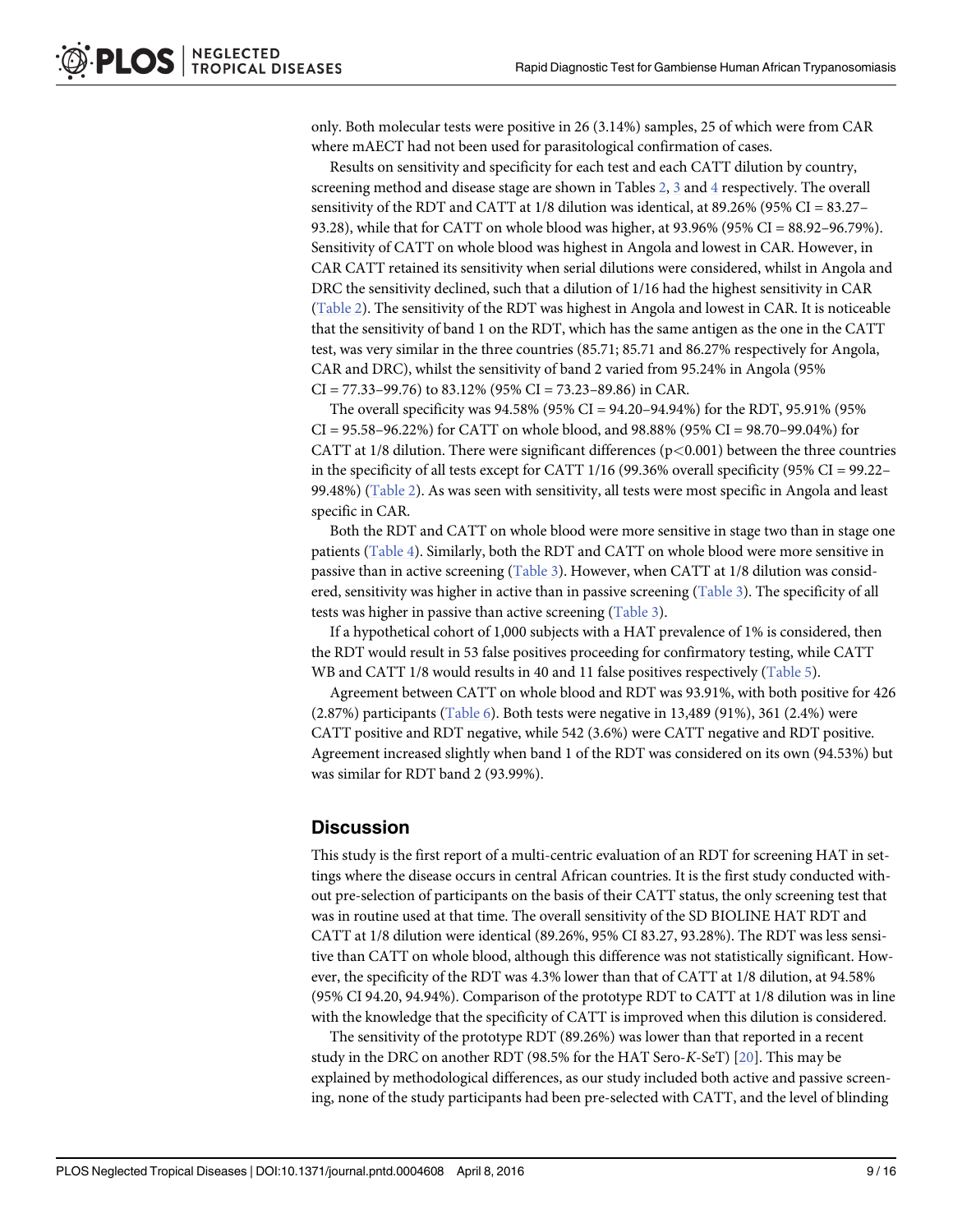#### <span id="page-9-0"></span>[Table 2.](#page-8-0) Performance of CATT and prototype SD BIOLINE HAT RDT on fresh blood by country.

|                      | Nb of HAT cases testing +ve | Sensitivity (95% CI) | Nb of controls testing -ve | Specificity (95% CI) |
|----------------------|-----------------------------|----------------------|----------------------------|----------------------|
| <b>CATT WB</b>       |                             |                      |                            |                      |
| All                  | 140 \ 149                   | 93.96 (88.92-96.79)  | 13,962 \ 14,557*           | 95.91 (95.58-96.22)  |
| Angola               | $21 \setminus 21$           | 100.0 (84.54-100.0)  | $6,831 \setminus 6,892$    | 99.11 (98.86-99.31)  |
| CAR                  | $69 \mid 77$                | 89.61 (80.82-94.64)  | $3,141 \setminus 3,514$    | 89.39 (88.32-90.36)  |
| <b>DRC</b>           | $50 \setminus 51$           | 98.04 (89.70-99.90)  | $3,990 \setminus 4,151$    | 96.12 (95.49-96.67)  |
| <b>CATT 1/8</b>      |                             |                      |                            |                      |
| All                  | 133 \ 149                   | 89.26 (83.27-93.28)  | 14,388 \ 14,551*           | 98.88 (98.7-99.04)   |
| Angola               | $19 \mid 21$                | 90.48 (71.09-97.35)  | $6,863 \setminus 6,892$    | 99.58 (99.4-99.71)   |
| CAR                  | 69 \ 77                     | 89.61 (80.82-94.64)  | $3,419 \setminus 3,511$    | 97.38 (96.8-97.86)   |
| <b>DRC</b>           | $45 \, \backslash \, 51$    | 88.24 (76.62-94.49)  | $4,106 \setminus 4,148$    | 98.99 (98.63-99.25)  |
| <b>CATT 1/16</b>     |                             |                      |                            |                      |
| All                  | 120 \ 149                   | 80.54 (73.45-86.09)  | 14,458 \ 14,551*           | 99.36 (99.22-99.48)  |
| Angola               | $17 \vee 21$                | 80.95 (60.00-92.33)  | $6,877 \setminus 6,892$    | 99.78 (99.64-99.87)  |
| CAR                  | $66 \mid 77$                | 85.71 (76.2-91.83)   | $3,448 \setminus 3,511$    | 98.21 (97.71-98.59)  |
| <b>DRC</b>           | $37 \setminus 51$           | 72.55 (59.05-82.89)  | $4,133 \ (4,148)$          | 99.64 (99.40-99.78)  |
| <b>RDT</b> all bands |                             |                      |                            |                      |
| All                  | 133 \ 149                   | 89.26 (83.27-93.28)  | 13,768 \ 14,557            | 94.58 (94.2-94.94)   |
| Angola               | $20 \setminus 21$           | 95.24 (77.33-99.76)  | $6,814 \setminus 6,892$    | 98.87 (98.59-99.09)  |
| CAR                  | $67 \mid 77$                | 87.01 (77.72-92.79)  | $3,098 \setminus 3,514$    | 88.16 (87.05-89.19)  |
| <b>DRC</b>           | $46 \setminus 51$           | 90.20 (79.02-95.74)  | $3,856 \setminus 4,151$    | 92.89 (92.07-93.64)  |
| RDT band 1           |                             |                      |                            |                      |
| All                  | 128 \ 149                   | 85.91 (79.41-90.59)  | 13,910 \ 14,557            | 95.56 (95.21-95.88)  |
| Angola               | $18 \mid 21$                | 85.71 (65.36-95.02)  | $6,829 \setminus 6,892$    | 99.09 (98.83-99.28)  |
| CAR                  | 66 \ 77                     | 85.71 (76.20-91.83)  | $3,116 \setminus 3,514$    | 88.67 (87.58-89.68)  |
| <b>DRC</b>           | $44 \mid 51$                | 86.27 (74.28-93.19)  | $3,965 \setminus 4,151$    | 95.52 (94.85-96.11)  |
| RDT band 2           |                             |                      |                            |                      |
| All                  | 128 \ 149                   | 85.91 (79.41-90.59)  | 13,839 \ 14,557            | 95.07 (94.7-95.41)   |
| Angola               | $20 \setminus 21$           | 95.24 (77.33-99.76)  | $6,818 \setminus 6,892$    | 98.93 (98.65-99.14)  |
| CAR                  | $64 \mid 77$                | 83.12 (73.23-89.86)  | $3,129 \setminus 3,514$    | 89.04 (87.97-90.03)  |
| <b>DRC</b>           | $44 \mid 51$                | 86.27 (74.28-93.19)  | $3,892 \setminus 4,151$    | 93.76 (92.98-94.46)  |

\*Number of controls for CATT dilutions are less by 6 (14,557 versus 14,551) because these were positive by whole blood, but no dilutions were performed.

RDT: SD BIOLINE HAT rapid diagnostic test; CATT: card agglutination test for trypanosomiasis.

WB: whole blood; 1/8, 1/16 are dilutions for the CATT test; CAR: Central African Republic; DRC: Democratic Republic of the Congo.

doi:10.1371/journal.pntd.0004608.t002

was higher. During passive screening, a patient is subjected to a screening test after being suspected of having HAT, while in active screening, all people who present themselves are screened. As a result of the clinical suspicion before being tested, a passive screening setting may therefore bias the results towards higher sensitivity. The two studies are however in agreement that a combination of at least two antigens (VSG LiTat 1.3 and VSG LiTat 1.5) on the same test is necessary to provide sufficient sensitivity. In our study, using a single antigen would have resulted in a drop of 3.3% in sensitivity, whilst the specificity would have increased by less than 1%. In another study that compared the diagnostic accuracy of the commercialized versions of both RDTs on stored serum samples from West Africa, the sensitivity of both tests was reported to be very good while the specificity was low [\[21\]](#page-14-0). This might be explained by geographic differences in the specificity of responses to VSG antigens but it may also suggest that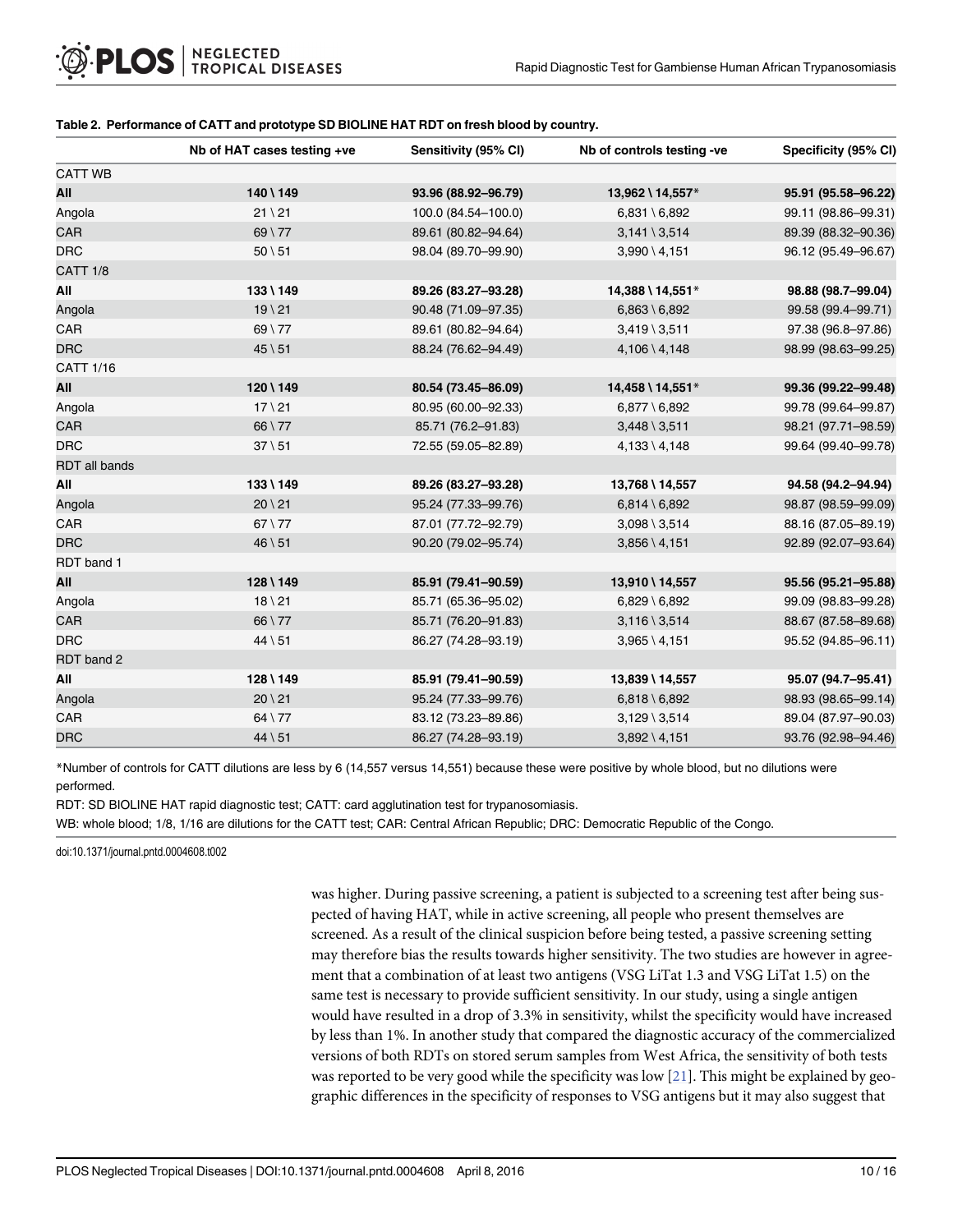|                      | <b>Nb of HAT cases</b><br>testing +ve | <b>Sensitivity</b><br>(95%CI) | Nb of controls<br>testing -ve | <b>Specificity</b><br>(95% CI) |
|----------------------|---------------------------------------|-------------------------------|-------------------------------|--------------------------------|
| <b>CATT WB</b>       |                                       |                               |                               |                                |
| All                  | 140 \ 149                             | 93.96 (88.92-96.79)           | 13,962 \ 14,557               | 95.91 (95.57-96.22)            |
| Active               | $100 \setminus 109$                   | 91.74 (85.05-95.60)           | 12,635 \ 13,209               | 95.65 (95.29-95.99)            |
| Passive              | $40 \setminus 40$                     | 100.0 (91.24-100.0)           | $1,327 \setminus 1,348$       | 98.44 (97.63-98.98)            |
| <b>CATT 1/8</b>      |                                       |                               |                               |                                |
| All                  | 133 \ 149                             | 89.26 (83.27-93.28)           | 14,388 \ 14,551               | 98.88 (98.70-99.04)            |
| Active               | $99 \mid 109$                         | 90.83 (83.93-94.94)           | 13,048 \ 13,203               | 98.83 (98.63-99.00)            |
| Passive              | $34 \setminus 40$                     | 85.00 (70.93-92.94)           | $1,340 \setminus 1,348$       | 99.41 (98.83-99.70)            |
| <b>CATT 1/16</b>     |                                       |                               |                               |                                |
| All                  | 120 \ 149                             | 80.54 (73.45-86.09)           | 14,458 \ 14,551               | 99.36 (99.22-99.48)            |
| Active               | 88 \ 109                              | 80.73 (72.34-87.04)           | 13,115 \ 13,203               | 99.33 (99.18-99.46)            |
| Passive              | $32 \mid 40$                          | 80.00 (65.24-89.50)           | $1,343 \mid 1,348$            | 99.63 (99.13-99.84)            |
| <b>RDT</b> all bands |                                       |                               |                               |                                |
| All                  | $133 \mid 149$                        | 89.26 (83.27-93.28)           | 13,768 \ 14,557               | 94.58 (94.20-94.94)            |
| Active               | $96 \mid 109$                         | 88.07 (80.66-92.90)           | 12,450 \ 13,209               | 94.25 (93.84-94.64)            |
| Passive              | $37 \setminus 40$                     | 92.50 (80.14-97.42)           | $1,318 \setminus 1,348$       | 97.77 (96.84-98.44)            |
| RDT band 1           |                                       |                               |                               |                                |
| All                  | $128 \setminus 149$                   | 85.91 (79.41-90.59)           | 13,910 \ 14,557               | 95.56 (95.21-95.88)            |
| Active               | $94 \setminus 109$                    | 86.24 (78.53-91.48)           | 12,584 \ 13,209               | 95.27 (94.89-95.62)            |
| Passive              | $34 \setminus 40$                     | 85.00 (70.93-92.94)           | $1,326$ \ $1,348$             | 98.37 (97.54-98.92)            |
| RDT band 2           |                                       |                               |                               |                                |
| All                  | $128 \setminus 149$                   | 85.91 (79.41-90.59)           | 13,839 \ 14,557               | 95.07 (94.70-95.41)            |
| Active               | $91 \setminus 109$                    | 83.49 (75.40-89.29)           | 12,516 \ 13,209               | 94.75 (94.36-95.12)            |
| Passive              | $37 \setminus 40$                     | 92.50 (80.14-97.42)           | $1,323 \mid 1,348$            | 98.15 (97.28-98.74)            |

#### <span id="page-10-0"></span>[Table 3.](#page-8-0) Performance of CATT and prototype SD BIOLINE HAT RDT on fresh blood by method of screening.

RDT: SD BIOLINE HAT rapid diagnostic test; CATT: card agglutination test for trypanosomiasis;

WB: whole blood; 1/4, 1/8, 1/16 are dilutions for the CATT test.

doi:10.1371/journal.pntd.0004608.t003

results obtained using stored samples could differ from those obtained on fresh whole blood samples or alternatively, some changes in the buffer to optimize sensitivity could also modify specificity. In the present study, 16 cases would have been missed if only the prototype RDT had been used, and 9 if only CATT on whole blood had been used, reflecting the imperfect nature of both tests. Based on these observations, further optimization of the prototype RDT to improve both its sensitivity and specificity, which is critical when a test has to be used in situations of low prevalence, is recommended. The one case that was missed by CATT and RDT but found positive by CATT on diluted plasma could indicate the existence of a prozone effect, as has been reported with other serological tests [[22](#page-14-0)].

Both of the antigens used in the prototype RDT are produced from pathogenic trypanosomes harvested from artificially infected rodents. Difficulties in their production could pose a challenge in scaling up production of the test. Altogether, both tests are imperfect, and reflect the difficulty of their use in settings of low prevalence and/or insufficient knowledge on parasite strain variation and/or the elicited immune reactions, highlighting the need for more investments in development of optimal tests. Recently, promising results were reported when prototype RDTs made using recombinant antigens were compared with the commercialized version of the SD BIOLINE HAT [\[23\]](#page-14-0).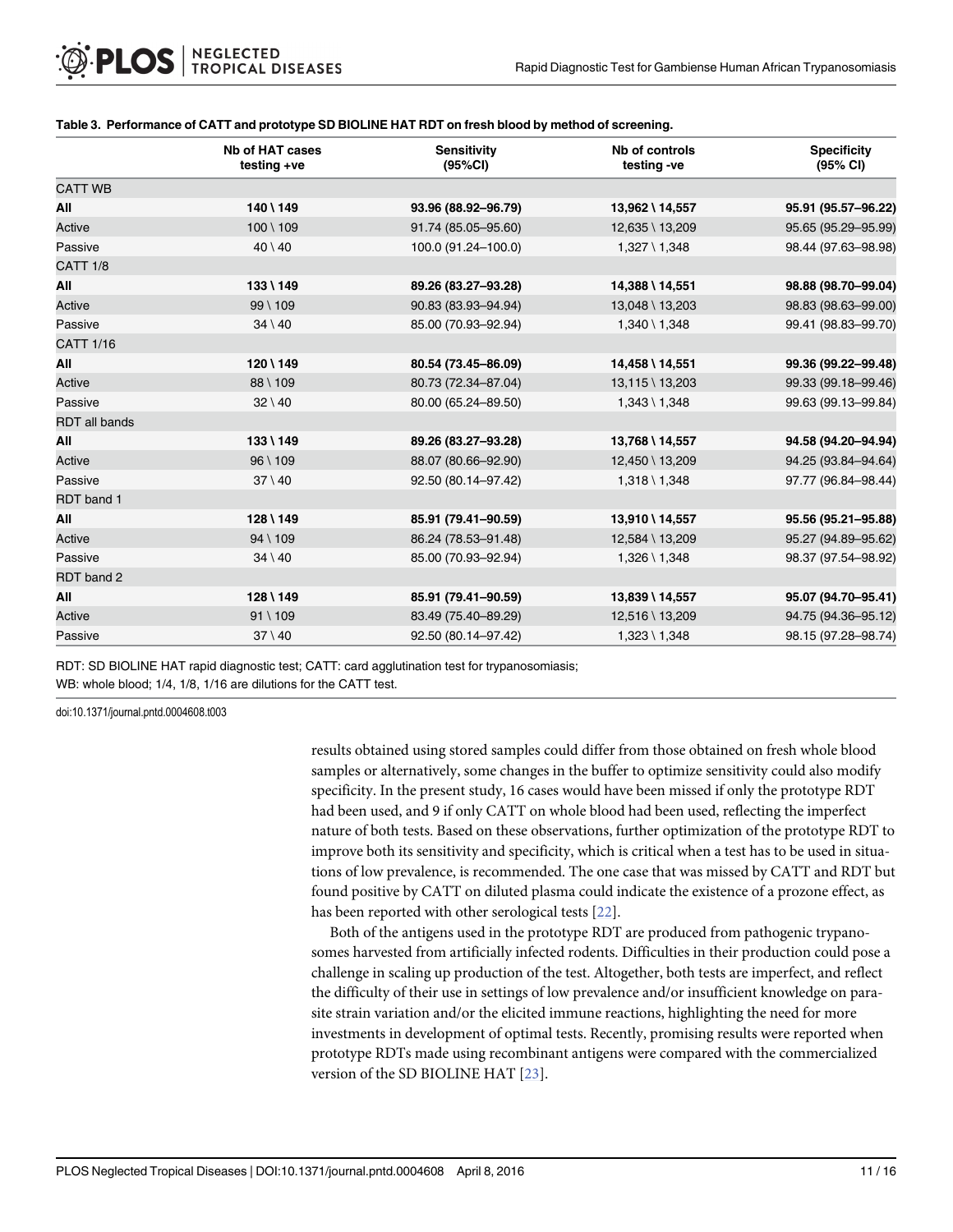|                      | Nb of patients<br>testing +ve | <b>Sensitivity</b><br>(95% CI) |
|----------------------|-------------------------------|--------------------------------|
| <b>CATT WB</b>       |                               |                                |
| All                  | $140 \setminus 149$           | 93.96 (88.92-96.79)            |
| Stage 1              | $42 \setminus 46$             | 91.30 (79.68-96.57)            |
| Stage 2              | 98 \ 103                      | 95.15 (89.14-97.91)            |
| <b>CATT 1/8</b>      |                               |                                |
| All                  | $133 \mid 149$                | 89.26 (83.27-93.28)            |
| Stage 1              | $41 \setminus 46$             | 89.13 (76.96-95.27)            |
| Stage 2              | $92 \mid 103$                 | 89.32 (81.88-93.93)            |
| <b>CATT 1/16</b>     |                               |                                |
| All                  | $120 \setminus 149$           | 80.54 (73.45-86.09)            |
| Stage 1              | $36 \setminus 46$             | 78.26 (64.43-87.74)            |
| Stage 2              | 84 \ 103                      | 81.55 (72.98-87.86)            |
| <b>RDT</b> all bands |                               |                                |
| All                  | 133 \ 149                     | 89.26 (83.27-93.28)            |
| Stage 1              | $38 \setminus 46$             | 82.61 (69.28-90.91)            |
| Stage 2              | $95 \mid 103$                 | 92.23 (85.42-96.01)            |
| RDT band 1           |                               |                                |
| All                  | $128 \setminus 149$           | 85.91 (79.41-90.59)            |
| Stage 1              | $37 \setminus 46$             | 80.43 (66.83-89.35)            |
| Stage 2              | $91 \setminus 103$            | 88.35 (80.73-93.21)            |
| RDT band 2           |                               |                                |
| All                  | 128 \ 149                     | 85.91 (79.41-90.59)            |
| Stage 1              | $35 \setminus 46$             | 76.09 (62.06-86.09)            |
| Stage 2              | $93 \mid 103$                 | 90.29 (83.04-94.64)            |

#### <span id="page-11-0"></span>[Table 4.](#page-8-0) Sensitivity of CATT and prototype SD BIOLINE HAT RDT on fresh blood by stage of disease.

RDT: SD BIOLINE HAT rapid diagnostic test; CATT: card agglutination test for trypanosomiasis. WB: whole blood; 1/8, 1/16 are dilutions for the CATT test.

doi:10.1371/journal.pntd.0004608.t004

| - - - -         |                 |              |
|-----------------|-----------------|--------------|
|                 | <b>Infected</b> | Non-infected |
| <b>CATT WB</b>  |                 |              |
| Pos             | 9.4             | 40.47        |
| Neg             | 0.6             | 949.53       |
| <b>CATT 1/8</b> |                 |              |
| Pos             | 8.93            | 11.49        |
| Neg             | 1.07            | 978.51       |
| <b>RDT</b>      |                 |              |
| Pos             | 8.93            | 53.66        |
| Neg             | 1.07            | 936.34       |

#### [Table 5.](#page-8-0) Test outcomes based on a hypothetical cohort of 1,000 subjects with a HAT prevalence of 1%.

RDT: SD BIOLINE HAT rapid diagnostic test; CATT: card agglutination test for trypanosomiasis; Neg: negative test, Pos: positive test.

doi:10.1371/journal.pntd.0004608.t005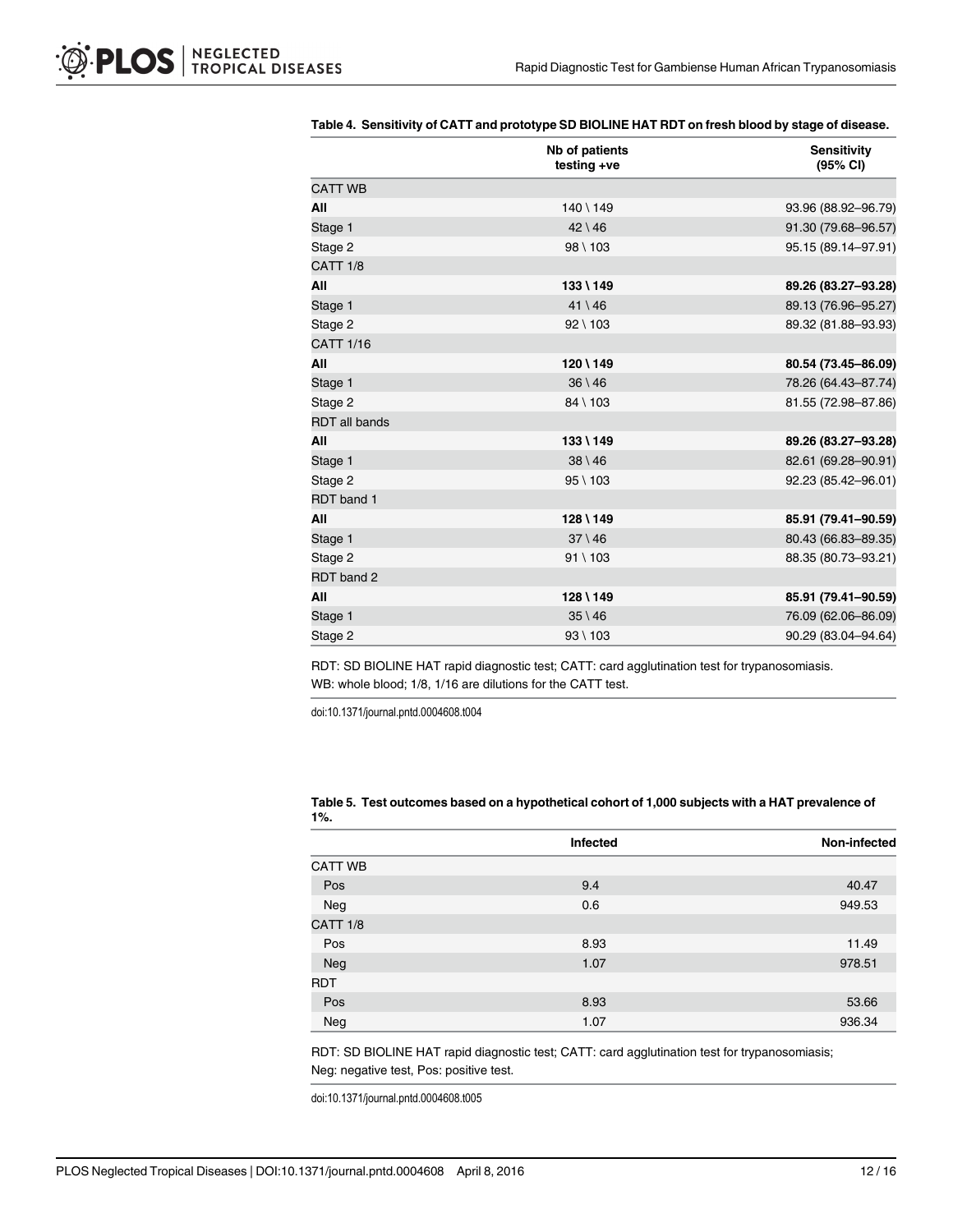|            | <b>CATT</b> |     | % Agreement |
|------------|-------------|-----|-------------|
|            | Neg         | Pos |             |
| <b>RDT</b> |             |     |             |
| Neg        | 13,489      | 361 | 93.91       |
| Pos        | 542         | 426 |             |
| RDT band 1 |             |     |             |
| Neg        | 13,615      | 396 | 94.53       |
| Pos        | 415         | 392 |             |
| RDT band 2 |             |     |             |
| Neg        | 13,535      | 396 | 93.99       |
| Pos        | 495         | 392 |             |

<span id="page-12-0"></span>

|                                                               | Table 6. Agreement between CATT on whole blood and SD BIOLINE HAT RDT, RDT band 1 and RDT |  |
|---------------------------------------------------------------|-------------------------------------------------------------------------------------------|--|
| <b>band 2.</b> This table includes all enrolled participants. |                                                                                           |  |

RDT: SD BIOLINE HAT rapid diagnostic test; CATT: card agglutination test for trypanosomiasis; Neg: negative test, Pos: positive test.

doi:10.1371/journal.pntd.0004608.t006

This study had a number of limitations. Firstly, the study lacked the level of statistical power that we had aimed for, and secondly, the results of the present study were not systematically validated with reference tests for antibody detection such as immune trypanolysis  $[24]$  $[24]$ . Thirdly, the mAECT test, which is the most sensitive parasitological method for T. b. gambiense HAT [\[25](#page-14-0)], was not routinely used in the CAR and was therefore not included in that part of the study, potentially leading to the misclassification of some infected individuals as controls. It is possible that participants who were reported as false positives with either serological test were in fact true positives, compromising in particular the reported specificity of the screening tests. Indeed both tests were least specific in the CAR. This is supported by the observation that when LAMP and PCR were performed on 70% of the seropositive but parasitologically nega-tive samples, 3.14% were positive on both tests [\(S2 File\)](#page-13-0). Most of the positive samples were from CAR where mAECT, was not performed. Approximately 8% of seropositive samples were positive by either LAMP or PCR, pointing to the possibility that these could have been true infections that were missed by the methods that are currently in clinical use. Indeed recent retrospective studies using samples from HAT patient have shown that both methods, which detect parasite DNA, have a sensitivity of up to 90% [\[25,](#page-14-0) [26,](#page-14-0) [28\]](#page-15-0). However, when human-infective parasite DNA is detected, it is unclear whether this should be taken as a marker of infection or disease; both spontaneous resolution and persistent latent infection can occur [[21](#page-14-0), [26](#page-14-0)]. Introduction of such molecular tests into clinical use may be a challenge and strategies on how they could be used to contribute to elimination of the disease have still to be fully explored [\[21,](#page-14-0) [26,](#page-14-0) [27,](#page-15-0) [28\]](#page-15-0).

RDTs have a number of advantages, especially in settings of low prevalence and where the target is to eliminate the disease. They are simple, instrument-free, easy to use, and do not require a cold chain for storage. This study has demonstrated that performance of the SD BIO-LINE HAT RDT is comparable to that of CATT 1/8. The recommendations arising from the study have since been used to optimize the prototype RDT, and performance and implementation studies using the optimized product are going on in several countries.

Introduction of HAT RDTs in routine use as an alternative to CATT could have significant cost implications on the healthcare system, which should be determined and the information used to guide policy decisions. While the benefits of using RDTs for passive screening in health facilities are evident, the cost-effectiveness of algorithms that use RDTs in active screening in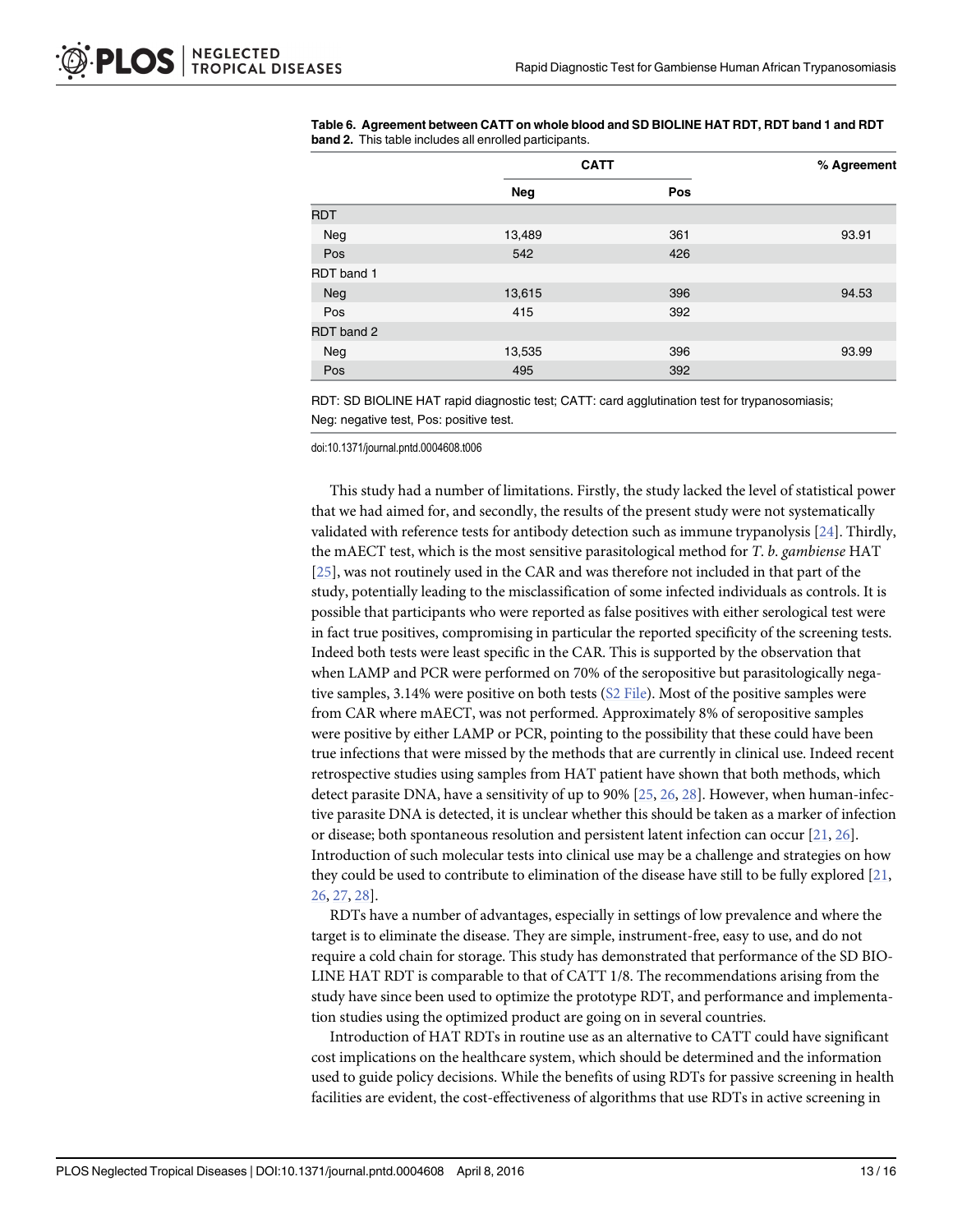<span id="page-13-0"></span>place of CATT should be evaluated. During active screening using CATT for example, blood samples from 10 individuals are tested in parallel, which is advantageous because a large number of people can be tested in one day. When RDTs are used instead, one person is tested at a time, and the results are read after 15 minutes, meaning that fewer people are likely to be screened in one day, with a negative impact on population coverage. Similarly, the reagents used to perform the CATT test are packed in multiple doses while RDTs are single devices, which occupy a larger space during transportation, thus posing a challenge and additional costs to the mobile team. A detailed analysis of these aspects is currently being prepared as a follow on publication.

## Supporting Information

[S1 File.](http://www.plosone.org/article/fetchSingleRepresentation.action?uri=info:doi/10.1371/journal.pntd.0004608.s001) Comparison of the performance of antigens in a prototype HAT rapid diagnostic test (RDT) with CATT using stored samples. (DOCX)

[S2 File.](http://www.plosone.org/article/fetchSingleRepresentation.action?uri=info:doi/10.1371/journal.pntd.0004608.s002) Proportion of positive and negative test results using molecular analysis (LAMP and PCR).

(DOCX)

[S3 File.](http://www.plosone.org/article/fetchSingleRepresentation.action?uri=info:doi/10.1371/journal.pntd.0004608.s003) STARD checklist. (DOC)

### Acknowledgments

The authors acknowledge the teams of the sleeping sickness control programme in Angola, CAR and DRC for their commitment and efforts in enrolling study participants and performing the tests under difficult field conditions. The Institut Pasteur in Bangui and in particular its director, Kazanji M, is thanked for storing the samples from CAR and organizing their shipment to France and Uganda. We are grateful to Prof. Enock Matovu of Makerere University for testing a sub-set of the samples by LAMP and PCR.

### Author Contributions

Conceived and designed the experiments: SBis SBie JMN CL. Performed the experiments: SBis GV TJ CL VK EN LF. Analyzed the data: PRB. Contributed reagents/materials/analysis tools: PB. Wrote the paper: SBis PRB SBie JMN MB PB.

#### References

- [1.](#page-1-0) WHO (2013). The 17 neglected tropical diseases. World Health Organization. [http://www.who.int/](http://www.who.int/neglected_diseases/diseases/en/) [neglected\\_diseases/diseases/en/](http://www.who.int/neglected_diseases/diseases/en/) Accessed 5 September 2014.
- [2.](#page-1-0) Simarro PP, Franco JR, Diarra A, Ruiz Postigo JA, Jannin JG (2013) Diversity of human African trypanosomiasis epidemiological settings requires fine-tuning control strategies to facilitate disease elimination. Research and Reports in Tropical Medicine 4: 1–6.
- [3.](#page-1-0) Simarro PP, Jannin JG, Cattand P (2008) Eliminating human African trypanosomiasis: where do we stand and what comes next? Plos Med 5:e55. doi: [10.1371/journal.pmed.0050055](http://dx.doi.org/10.1371/journal.pmed.0050055) PMID: [18303943](http://www.ncbi.nlm.nih.gov/pubmed/18303943)
- [4.](#page-1-0) Kennedy PG (2013) Clinical features, diagnosis, and treatment of human African trypanosomiasis (sleeping sickness). Lancet Neurol 12(2):186–94 doi: [10.1016/S1474-4422\(12\)70296-X](http://dx.doi.org/10.1016/S1474-4422(12)70296-X) PMID: [23260189](http://www.ncbi.nlm.nih.gov/pubmed/23260189)
- [5.](#page-2-0) Simarro PP, Diarra A, Ruiz Postigo JA, Franco JR, Jannin JG (2011) The human African trypanosomiasis control and surveillance programme of the World Health Organization 2000–2009: The way forward. PLoS Negl Trop Dis 5(2): e1007. doi: [10.1371/journal.pntd.0001007](http://dx.doi.org/10.1371/journal.pntd.0001007) PMID: [21364972](http://www.ncbi.nlm.nih.gov/pubmed/21364972)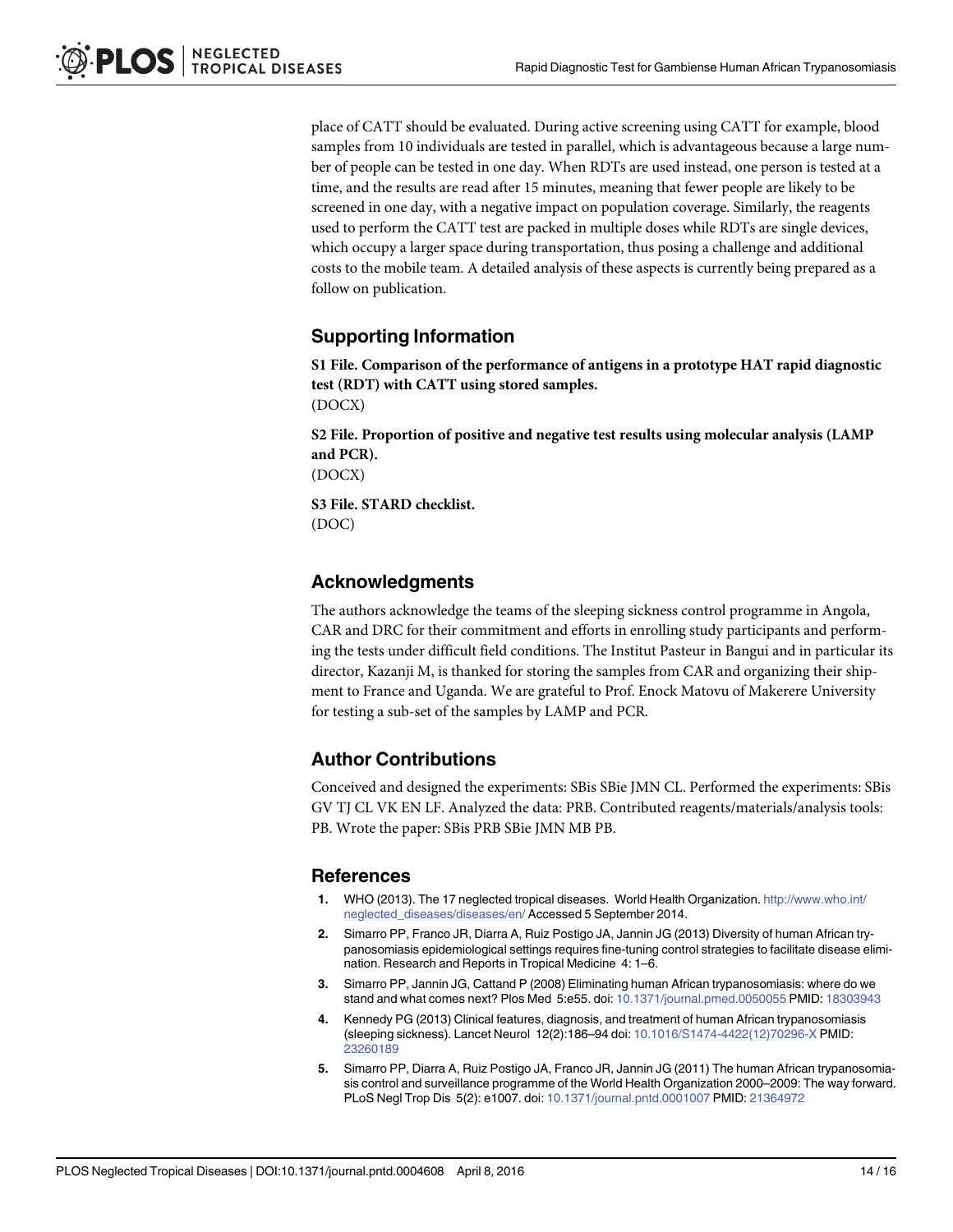- <span id="page-14-0"></span>[6.](#page-2-0) Franco JR, Simarro PP, Diarra A, Ruiz-Postigo JA, Jannin JG (2014) The journey towards elimination of gambiense human African trypanosomiasis: not far, nor easy. Parasitology 141(6):748–60. doi: [10.](http://dx.doi.org/10.1017/S0031182013002102) [1017/S0031182013002102](http://dx.doi.org/10.1017/S0031182013002102) PMID: [24709291](http://www.ncbi.nlm.nih.gov/pubmed/24709291)
- [7.](#page-2-0) World Health Organization (2015). Human African Trypanosomiasis: Cases of sleeping sickness drop to lowest level in 75 years. URL: [http://www.who.int/trypanosomiasis\\_african/cases\\_drop\\_to\\_lowest\\_](http://www.who.int/trypanosomiasis_african/cases_drop_to_lowest_since_75_years/en/) [since\\_75\\_years/en/](http://www.who.int/trypanosomiasis_african/cases_drop_to_lowest_since_75_years/en/)
- [8.](#page-2-0) Chappuis F, Lima MA, Flevaud L, Ritmeijer K (2010) Human African trypanosomiasis in areas without surveillance. Emerging Infectious Diseases 16(2):354–355. doi: [10.3201/eid1602.090967](http://dx.doi.org/10.3201/eid1602.090967) PMID: [20113585](http://www.ncbi.nlm.nih.gov/pubmed/20113585)
- [9.](#page-2-0) World Health Organization (WHO) (2012) Accelerating work to overcome the global impact of neglected tropical diseases: A road-map for implementation: 1–22. [http://whqlibdoc.who.int/hq/2012/](http://whqlibdoc.who.int/hq/2012/WHO_HTM_NTD_2012.1_eng.pdf) [WHO\\_HTM\\_NTD\\_2012.1\\_eng.pdf.](http://whqlibdoc.who.int/hq/2012/WHO_HTM_NTD_2012.1_eng.pdf)
- [10.](#page-2-0) Hasker E, Lumbala C, Mbo F, Mpanya A, Kande V, Lutumba P, et al. (2011). Health care-seeking behaviour and diagnostic delays for human African trypanosomiasis in the Democratic Republic of the Congo. Trop Med Int Health 16(7):869–74. doi: [10.1111/j.1365-3156.2011.02772.x](http://dx.doi.org/10.1111/j.1365-3156.2011.02772.x) PMID: [21447063](http://www.ncbi.nlm.nih.gov/pubmed/21447063)
- [11.](#page-2-0) Deborggraeve S, Büscher P (2010) Molecular diagnostics for sleeping sickness: what is the benefit for the patient? Lancet Infect Dis. 10(6):433–9. doi: [10.1016/S1473-3099\(10\)70077-3](http://dx.doi.org/10.1016/S1473-3099(10)70077-3) PMID: [20510283](http://www.ncbi.nlm.nih.gov/pubmed/20510283)
- [12.](#page-2-0) Magnus E, Vervoort T, Van Meirvenne N (1978) A card agglutination test with stained trypanosomes (CATT) for the serological diagnosis of T. b. gambiense trypanosomiasis. Ann Soc Belg Med Trop 58: 169–176. PMID: [747425](http://www.ncbi.nlm.nih.gov/pubmed/747425)
- [13.](#page-5-0) Buscher P, Mumba Ngoyi D, Kabore´ J, Lejon V, Robays J, Jamonneau V, et al. (2009) Improved models of mini anion exchange centrifugation technique (mAECT) and modified single centrifugation (MSC) for sleeping sickness diagnosis and staging. PLoS Negl Trop Dis (3: ): e471.
- [14.](#page-5-0) Mitashi P, Hasker E, Lejon V, Kande V, Muyembe JJ, Lutumba P et al. (2012). Human African trypanosomiasis diagnosis in first-line health services of endemic countries, a systematic review. PLoS Negl Trop Dis 6(11):e1919. doi: [10.1371/journal.pntd.0001919](http://dx.doi.org/10.1371/journal.pntd.0001919) PMID: [23209860](http://www.ncbi.nlm.nih.gov/pubmed/23209860)
- [15.](#page-5-0) Ndung'u JM, Bieler S., Roscigno G. (2010) "Piggy-backing" on diagnostic platforms brings hope to neglected diseases: the case of sleeping sickness. PLoS Negl Trop Dis 4(5): e715. doi: [10.1371/](http://dx.doi.org/10.1371/journal.pntd.0000715) [journal.pntd.0000715](http://dx.doi.org/10.1371/journal.pntd.0000715) PMID: [20520801](http://www.ncbi.nlm.nih.gov/pubmed/20520801)
- [16.](#page-5-0) Masiga DK, Smyth AJ, Hayes P, Bromidge TJ, Gibson WC (1992). Sensitive detection of trypanosomes in tsetse flies by DNA amplification. Int J Parasitol. 22(7):909-18. PMID: [1459784](http://www.ncbi.nlm.nih.gov/pubmed/1459784)
- [17.](#page-5-0) Blackwelder W.C (1982). Proving the null hypothesis in clinical trials. Controlled Clinical Trials 3:345– 353. PMID: [7160191](http://www.ncbi.nlm.nih.gov/pubmed/7160191)
- [18.](#page-6-0) Frank E Harrell Jr, with contributions from Charles Dupont and many others (2014) Hmisc: Harrell Miscellaneous. R package version 3.14-6. <http://CRAN.R-project.org/package=Hmisc>
- [19.](#page-6-0) R Core Team (2014). R: A language and environment for statistical computing. R Foundation for Statistical Computing, Vienna, Austria. URL <http://www.R-project.org/>.
- [20.](#page-8-0) Büscher P, Mertens P, Leclipteux T, Gilleman Q, Jacquet D, Büscher P (2014) Sensitivity and specificity of HAT Sero-K-SeT, a rapid diagnostic test for serodiagnosis of sleeping sickness caused by Trypa-nosoma brucei gambiense: a case-control study. Lancet Glob Health 2 (6):e359-63. doi: [10.1016/](http://dx.doi.org/10.1016/S2214-109X(14)70203-7) [S2214-109X\(14\)70203-7](http://dx.doi.org/10.1016/S2214-109X(14)70203-7) PMID: [25103304](http://www.ncbi.nlm.nih.gov/pubmed/25103304)
- [21.](#page-9-0) Jamonneau V, Camara O, Ilboudo H, Peylhard M, Koffi M, Sakande H, et al. (2015) Accuracy of individual rapid tests for serodiagnosis of gambiense sleeping sickness in west Africa. PLoS Negl Trop Dis 9 (2):e0003480. doi: [10.1371/journal.pntd.0003480](http://dx.doi.org/10.1371/journal.pntd.0003480) PMID: [25642701](http://www.ncbi.nlm.nih.gov/pubmed/25642701)
- Jacobs JF, van der Molen RG, Bossuyt X, Damoiseaux J (2015). Antigen excess in modern immunoassays: to anticipate on the unexpected. Autoimmun Rev 14(2):160–7. doi: [10.1016/j.autrev.2014.10.](http://dx.doi.org/10.1016/j.autrev.2014.10.018) [018](http://dx.doi.org/10.1016/j.autrev.2014.10.018) PMID: [25461469](http://www.ncbi.nlm.nih.gov/pubmed/25461469)
- [23.](#page-10-0) Sternberg JM, Gierliński M, Biéler S, Ferguson MAJ, Ndung'u JM (2014) Evaluation of the diagnostic accuracy of prototype rapid tests for human African trypanosomiasis. PLoS Negl Trop Dis 8(12): e3373. doi: [10.1371/journal.pntd.0003373](http://dx.doi.org/10.1371/journal.pntd.0003373) PMID: [25521120](http://www.ncbi.nlm.nih.gov/pubmed/25521120)
- [24.](#page-12-0) Van Meirvenne N, Magnus E, Büscher P (1995) Evaluation of variant specific trypanolysis tests for serodiagnosis of human infections with Trypanosoma brucei gambiense. Acta tropica 60: 189–199. PMID: [8907397](http://www.ncbi.nlm.nih.gov/pubmed/8907397)
- [25.](#page-12-0) Mumba Ngoyi D, Ali Ekangu R, Mumvemba Kodi MF, Pyana PP, Balharbi F, et al. (2014) Performance of parasitological and molecular techniques for the diagnosis and surveillance of Gambiense sleeping sickness. PLoS Negl Trop Dis 8(6):e2954. doi: [10.1371/journal.pntd.0002954](http://dx.doi.org/10.1371/journal.pntd.0002954) PMID: [24921941](http://www.ncbi.nlm.nih.gov/pubmed/24921941)
- [26.](#page-12-0) Mugasa CM, Adams ER, Boer KR, Dyserinck HC, Büscher P, Schallig HD et al. (2012) Diagnostic accuracy of molecular amplification tests for human African trypanosomiasis—systematic review. PLoS Negl Trop Dis; 6(1):e1438. doi: [10.1371/journal.pntd.0001438](http://dx.doi.org/10.1371/journal.pntd.0001438) PMID: [22253934](http://www.ncbi.nlm.nih.gov/pubmed/22253934)